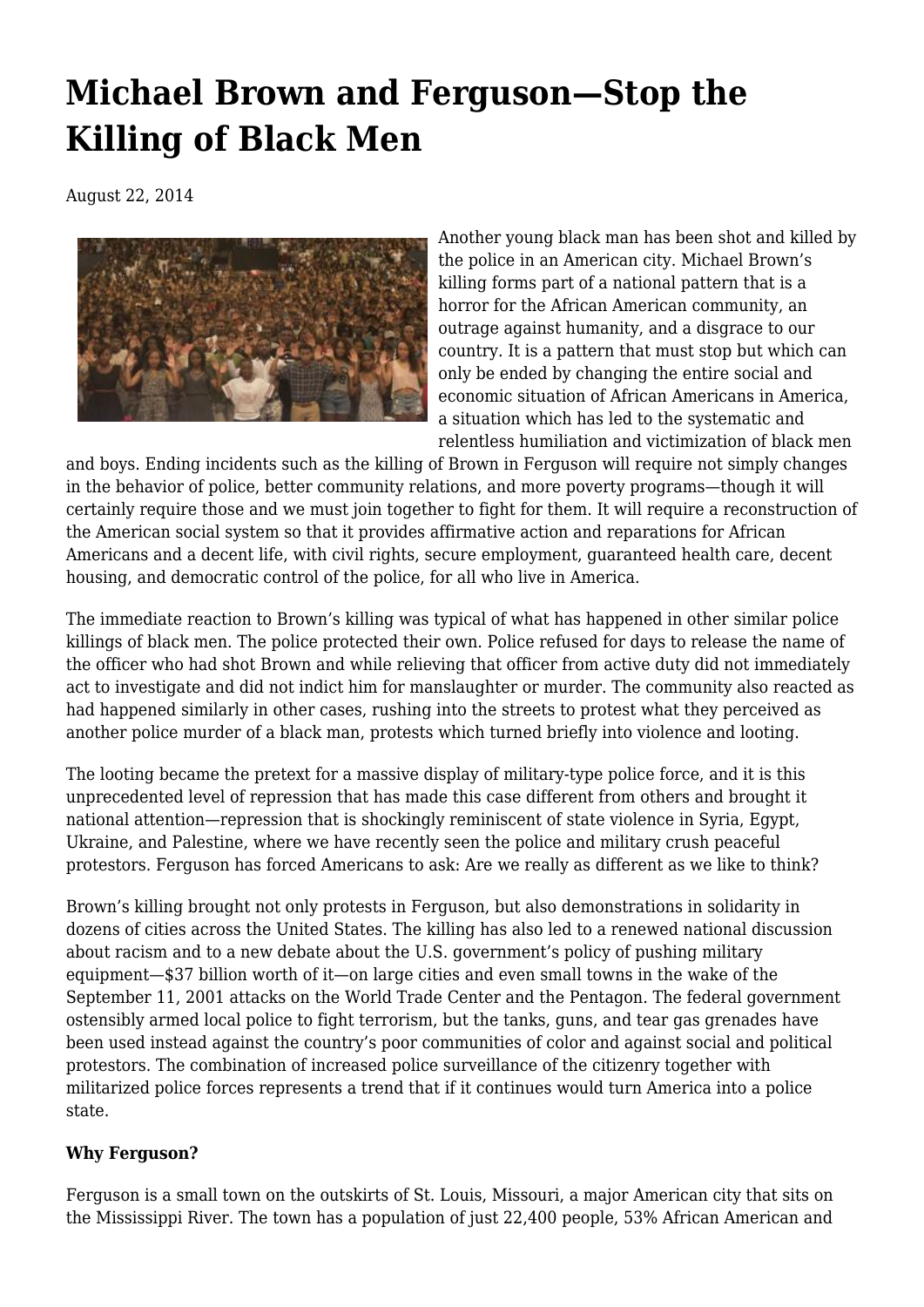45% white. The median household income is \$37,134, lower than the national median income of \$45,000. Some 22 percent of the town's residents live in poverty. While Ferguson is a small and usually quiet town—with its own history of racism—St. Louis, Missouri and East St. Louis, Illinois are cities with a long history of racial segregation, racial discrimination, and violent incidents. The St. Louis area has been badly hurt recently by the closing of many industrial plants, among them two Chrysler auto plants in nearby Fenton, Missouri. The closing of those plants took 15 billion dollars out of the regional economy as well as eliminating 6,400 jobs. As factories began to close in the St. Louis area in recent decades, some African Americans began to move out of the city into the surrounding suburbs such as Ferguson.

While the population in Ferguson gradually changed from white to black, the power structure remained virtually all white. Only one of six city council members is black and the police are 94 percent white. The school board is white and an African American superintendent had recently been suspended by the school board. The hold-over white leadership did not represent the city's new population which was young, poor, and black. The combination of poverty, unemployment, and a lack of representation of African Americans in government form the specific backdrop to the incidents in Ferguson, though similar conditions also affect millions of other African Americans in other states and cities throughout the country. African American unemployment remains, as usual, twice that of white Americans, and even better educated black workers have higher unemployment rates than similarly educated whites. Whites have far more financial assets than African Americans; white families are 6.1 times as wealthy as black families. The combination of capitalism and racism work to severely limit African Americans in the struggle for a decent life, for success, comfort and happiness in the United States. Some 76 of every 100,000 black men between 25 and 34 were killed in a homicide in 2010, a rate nine times higher than that among white men in the same age group. (Neil Irwin, Claire Cain Miller, and Margot Sanger-Katz, "[America's Racial Divide Charted,](http://www.nytimes.com/2014/08/20/upshot/americas-racial-divide-charted.html)" *New York Times*, Aug. 19, 2014.)

The criminal justice system also works to crush African Americans and particularly black men. The United States has 2.3 million people in prison, a larger proportion of its population (743 per 100,000) than any other nation in the world. While the U.S. has 5 percent of the world's population, it has 25 percent of the world's prisoners. U.S. federal and state governments spend an enormous \$60.3 billion on prisons. But there is in the United States a movement against what has come to be called the "prison-industrial-complex." Of the 2.3 million in prison, 1 million are black. One of every six black men in the United States has been incarcerated. While African Americans make up just 13 percent of the U.S. population, they comprise 40 percent of the prison population; similarly 16 percent of the U.S. population is Latino, but they make up 21 percent of the prison population. At the same time, in 2009, African Americans made up about 41 percent of those on death row, Hispanics 11 percent, others 2 percent; that is 54 percent of those awaiting the death penalty were people of color. Some 32 of country's 50 states have the death penalty, and there are at any one time about 3,000 prisoners on death row, and as many as 30 prisoners are executed each year.

The political establishment reacted swiftly to the events in Ferguson. President Barack Obama expressed sympathy with Brown's family, calling for transparency on the part of the police, but also condemning vandalism, looting, and violence. And the president sent Attorney General Eric Holder and a team of FBI agents to Ferguson to investigate the incident. Missouri's Democratic Governor Jay Nixon sent in the state police to take responsibility for security in Ferguson, replacing the local police force, an act that was greeted at first with celebration by the town's African American population, though since then the repression has continued. Rev. Jesse Jackson and Rev. Al Sharpton, both close to the Democratic Party leadership, have played their usual role of speaking out and attempting to lead the movement in order to contain it.

Still, government leaders and politicians have been unable either to stop the continuing protests in